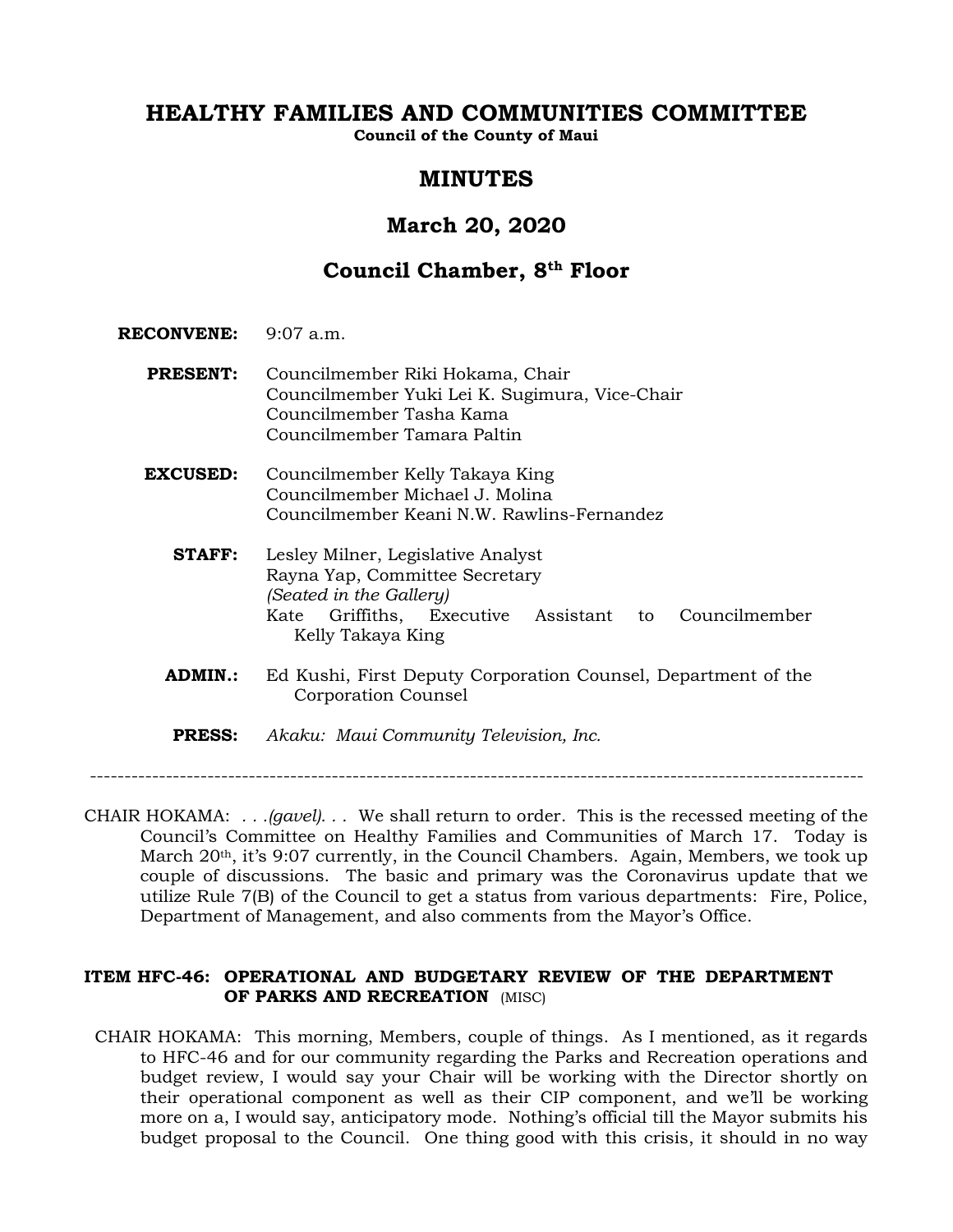#### **HEALTHY FAMILIES AND COMMUNITIES COMMITTEE MINUTES Council of the County of Maui**

#### **March 20, 2020**

hamper the Charter's framing and timing of schedule of how this budget is to move forward and how this budget is to be enacted on time for this County, okay. There's no reason, with this crisis, we cannot do the Budget in an orderly and timely manner. So we will do our work. Before we defer item 46, I'll also ask that if you do have questions, forward it to the Chair. We can have it  $\ldots$  correspondence to the Department for appropriate communications that you'll receive. I know we are going to utilize telecommunications as a tool to conduct the business of the Committee and those that wish to participate in that manner; it's welcome, too. I'm going to be discussing with Chair Lee, but my intent is for me and my Committee staff to be in here, even if none of you are here. And for me, it's couple things. One, I don't want any miscommunication and misplacement of Committee documents, what is here, what is not in this building. We will be on TV; I think that is the least that we can do for some level of transparency to the community of what we are doing on their behalf in this difficult times. Third, I think it is critical that the community, in an appropriate manner, continues to see their leaders. We are part of the messaging from government to our community; so we need to be visible, we need to be heard, in appropriate context to the parameters of safe health. So that's how I plan to approach it. And we'll be working again, you know, it's going to take some adjustments on telecommunication, how to maintain order, how to allow discussion without hindering it, and how to be fair to all Members that is on this new mode of communication. So that's how I plan to operate with this Committee. Any questions, Members? Again, you will make choices for the Committees you chair. You all are Chairs of your Committees. I have chosen to do it this way, 'cause I know what the staff goes through trying to just keep track of documents. So to help this Committee staff, I've chosen that we're going to work from here. And Rayna will keep record. If you folks choose to take out things from here, that is fine. We'll support you and help get it done, but you are responsible for what you take from here. Staff, anything you folks wish to share with the Members about materials or . . . again, yeah, we were asking our Committee Attorney to be on call and observe the meeting so they understand when a legal question comes up, what was the intent, the context, to respond to your needs properly.

COUNCILMEMBER PALTIN: I had a question.

CHAIR HOKAMA: Yes, Ms. Paltin?

COUNCILMEMBER PALTIN: So you're just talking about next Tuesday's meeting?

CHAIR HOKAMA: Yeah.

COUNCILMEMBER PALTIN: 'Cause then after that we're the whole month in Budget.

CHAIR HOKAMA: Yes. But I'll be working with the Director, 'cause I think this Budget, again, with the level of experience of staffs, I think each standing Committee can assist the Budget Committee greatly by doing a little bit more in forwarding some smart recommendations from the subject matter Committee Chairs to Budget Chair Rawlins-Fernandez, because it's tough to do budget when you not sitting together.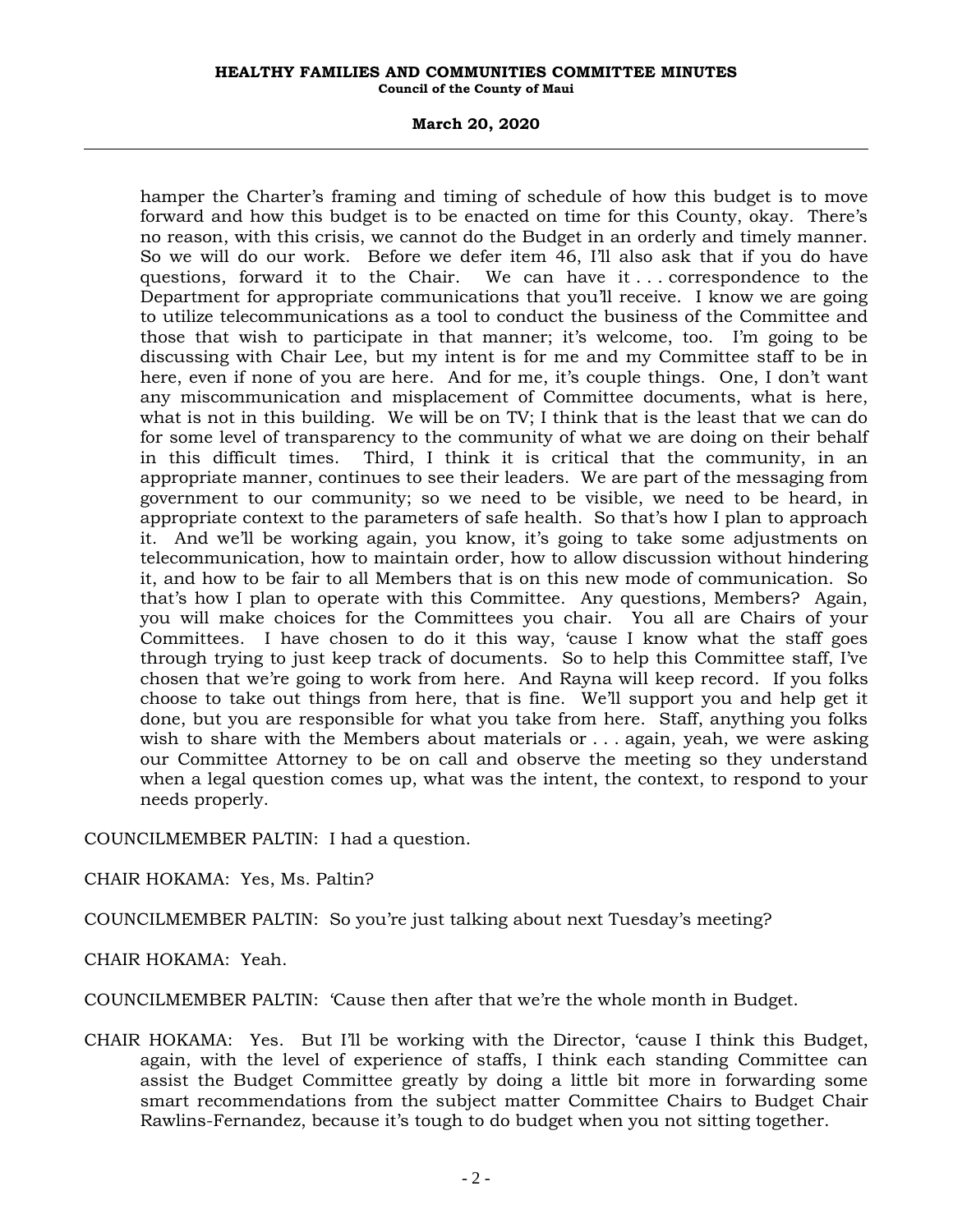COUNCILMEMBER PALTIN: Okay. Thank you.

- CHAIR HOKAMA: People need to know where we cutting, where we adding, you know; and it's going to be interesting if we not all working from the same worksheets. So I look at all of you to help provide guidance in your subject area. So . . . Ms. Paltin, you get one big one, Planning, you know. So, yeah, we'll be looking to your recommendations – Housing. Ms. Sugimura got tons of it. So, yeah, we look forward to her recommendations, too. Yes, Ms. Sugimura?
- VICE-CHAIR SUGIMURA: Yeah, so thank you very much. So during my Committee meetings with all the different departments, I think you provided a guideline of questions that Chester Carson, who's my analyst, is putting together like a . . . we're trying to put together like a report that we can submit to Budget that basically has information that was provided to us. And your questions were pretty consistent for all the different departments that came before the WIT Committee. So we're going to use your format for how many employees and how many, you know, how many vacancies, what are the CIPs and . . .
- CHAIR HOKAMA: We're doing it for . . . same for this Committee . . .
- VICE-CHAIR SUGIMURA: Yeah, so good. I think that'll help us in terms of being . . . having a broader . . . or maybe unified, similar information and more from all the different departments, so thank you.
- CHAIR HOKAMA: Thank you. Anything, Ms. Kama?
- COUNCILMEMBER KAMA: No. I was just thinking the same. I tend to agree, because what happens is we all get the same information at the same time, so we'll end up on the same page. 'Cause I think sometimes we don't always get information 'cause we all came in at different times and places and we come from different spaces and there are things we know, there are some things we don't know, and there are things that we're learning every day. So I think having that format actually helps us to move forward in a more expeditious manner; so thank you, Chair.
- CHAIR HOKAMA: Yeah. The one thing I wanted to share and it would be my intent for this Committee, yeah, with the telecommunication option for Committee Members, my feeling is, similar to the current State statute, unless you excused from the beginning of the meeting, I assuming, making an assumption, everyone wants to participate as far as the voting Members are concerned. And if you're not here, you lose connectivity, it will be my position that the meeting will be an immediate recess or I will consider adjournment. I will not allow a meeting to continue with only partial Members participating. I don't like it. So if you wanted to participate and for whatever reason you are knocked off by the WiFi, your Internet went down . . . and that's one of my concerns – with high demand on the system, can the Internet and WiFi system handle the capacity and demand that will be placed on it. I don't know. We know what happened during the last big emergency, was overloaded the system.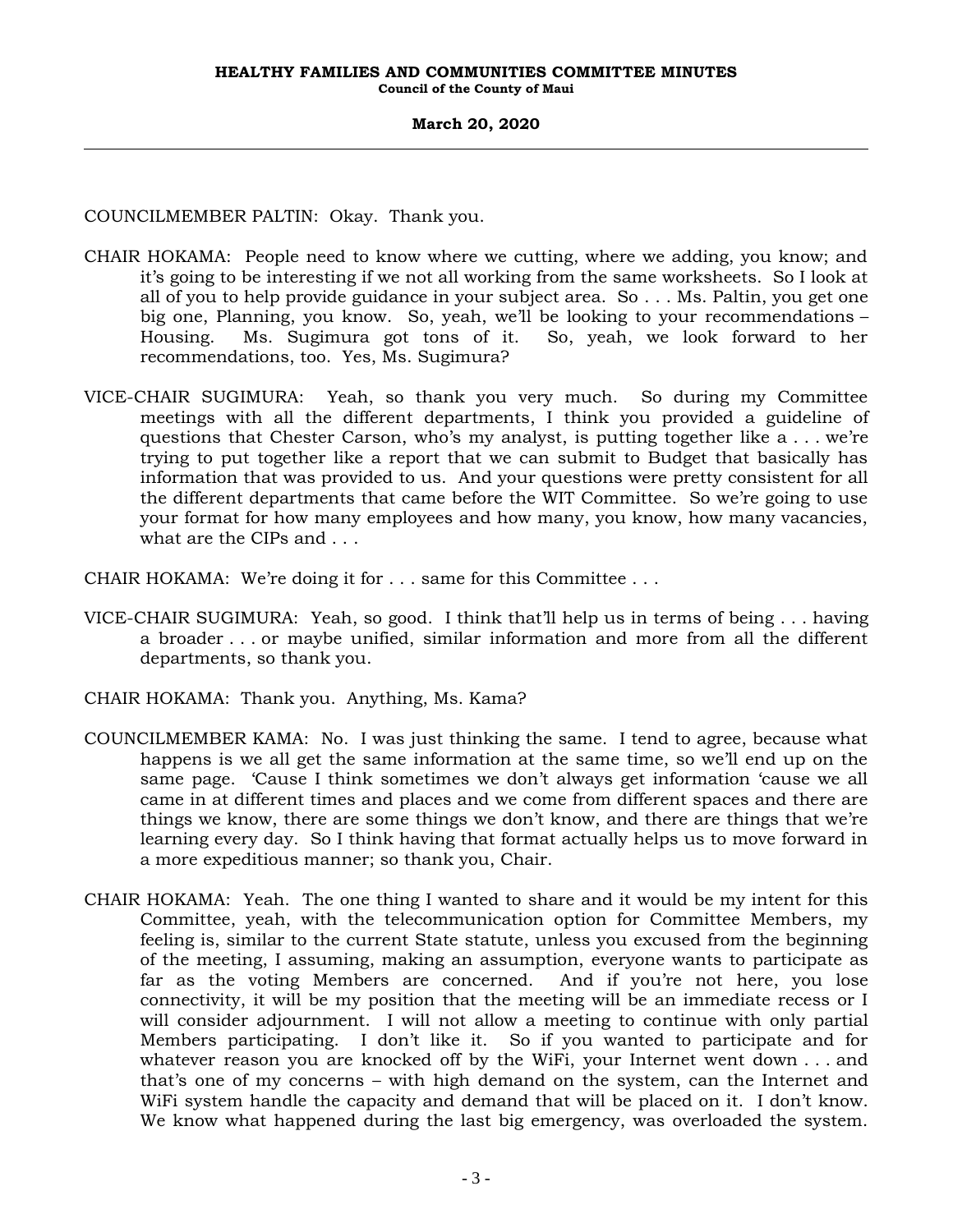So that's how I plan to . . . and, again, I understand, the Governor has waived many things from statute; and potentially, we can legally continue even if we losing Members from connectivity and participation, but that is not how my style of governing works. So that's how I plan to proceed under telecommunications, yeah, fairness to all Members. Okay, with that, I'm going to defer, Members, with no objection, HFC-46. We didn't do that at the --

COUNCILMEMBERS: No objections.

## **COUNCILMEMBERS VOICED NO OBJECTIONS** (Excused: KK, MM, KRF)

## **ACTION: DEFER PENDING FURTHER DISCUSSION.**

## **ITEM HFC-13(9): CORONAVIRUS UPDATE** (RULE 7(B))

- CHAIR HOKAMA: --the . . . okay, thank you. I'm going to make one announcement. This is, again, as a venue of information for our community, this is regarding the Women of Excellence Awards for 2020. And, again, due to the Coronavirus and the status of health and safety for this county, the Committee on the Status of Women, which was scheduling this event for Tuesday, March 24, next week, has been postponed. And so we ask that those that are interested to pay attention, I'm sure that eventually, we will have this rescheduled for an appropriate event from the committee. So we'll help ... the community informed, okay. So, once again, it's postponed, March 24<sup>th</sup> has been postponed for the Women's . . . Status of Women of Excellence Awards 2020, okay. Hopefully we'll get the livestock festival complex agreement forwarded. As a heads up, just to give you . . . it'll be something how we've approached the County Fair. Multiple years, allow sufficient time for the set up and break down, allow the Ag Fest people and vendors and participants sufficient lead time for planning, especially as it relates to livestock and produce and plants. So we'll be working with the Department and assisting the 4-H project. We've already deferred that.
- CHAIR HOKAMA: And the last one, again, we'll continue, when appropriate, to be a venue of keeping updates to the community regarding the Coronavirus, or COVID-19. We have received requests of questions that we'll be forwarding from Ms. Paltin. So for Ms. Sugimura and Ms. Kama, if you do have, please forward it and then we'll send this to those that are being requested for responses. So if you have, forward it. Okay. We're going to adjourn shortly, so . . . yes, Ms. Sugimura, any last thing?
- VICE-CHAIR SUGIMURA: Before you adjourn, so going back to HFC-19, which is regarding the Ag Fest –

## CHAIR HOKAMA: Yes?

VICE-CHAIR SUGIMURA: --and 4-H Livestock Fair, War Memorial Complex, so since we're in this Coronavirus, appropriate subject matter, as it has a . . . overshadows this event,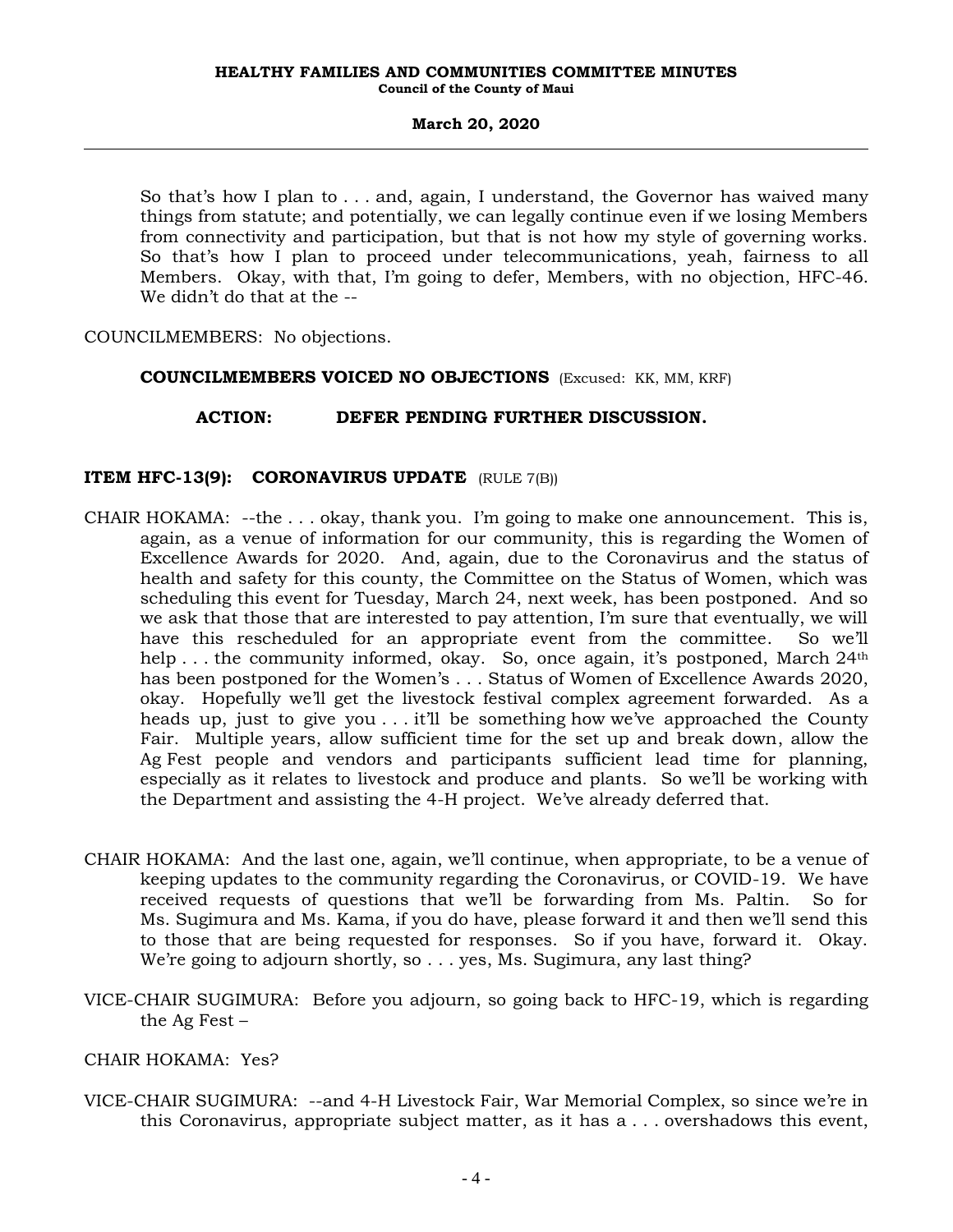do you know if it's going to happen? It's supposed to be ... I think it was May  $30<sup>th</sup>$  or May something, yeah.

CHAIR HOKAMA: The coordinators are looking at the schedule, looking at the dates. Again, they haven't yet officially postponed it, but they are looking at alternatives to take in account the community concerns.

VICE-CHAIR SUGIMURA: So I'm just, well, I'm just wondering . . .

CHAIR HOKAMA: I mean everything is pretty much up in the air, yeah --

VICE-CHAIR SUGIMURA: Right.

CHAIR HOKAMA: --past one month.

VICE-CHAIR SUGIMURA: Yeah. I mean let's hope that this stops, the Coronavirus stops, it doesn't keep on multiplying, but wouldn't we need to take up this item so that if –

CHAIR HOKAMA: We will.

VICE-CHAIR SUGIMURA: --if they do decide to . . .

CHAIR HOKAMA: We will.

VICE-CHAIR SUGIMURA: We will?

CHAIR HOKAMA: Yeah.

VICE-CHAIR SUGIMURA: Oh next week, okay.

CHAIR HOKAMA: Yeah, yeah.

VICE-CHAIR SUGIMURA: Okay.

CHAIR HOKAMA: We'll have the Department and a representative. We'll take it up. Might not be the next meeting, but we'll take it up in a timely manner where it will impact the ability of the organizers to make the event successful. Again, depend upon even the availability of the site –

VICE-CHAIR SUGIMURA: Yeah.

CHAIR HOKAMA: --is in question at this time.

VICE-CHAIR SUGIMURA: Yeah.

CHAIR HOKAMA: It's a County facility, so. And, again, until Governor, the Mayor, make appropriate directions, we'll make the assumption, all County facilities are closed.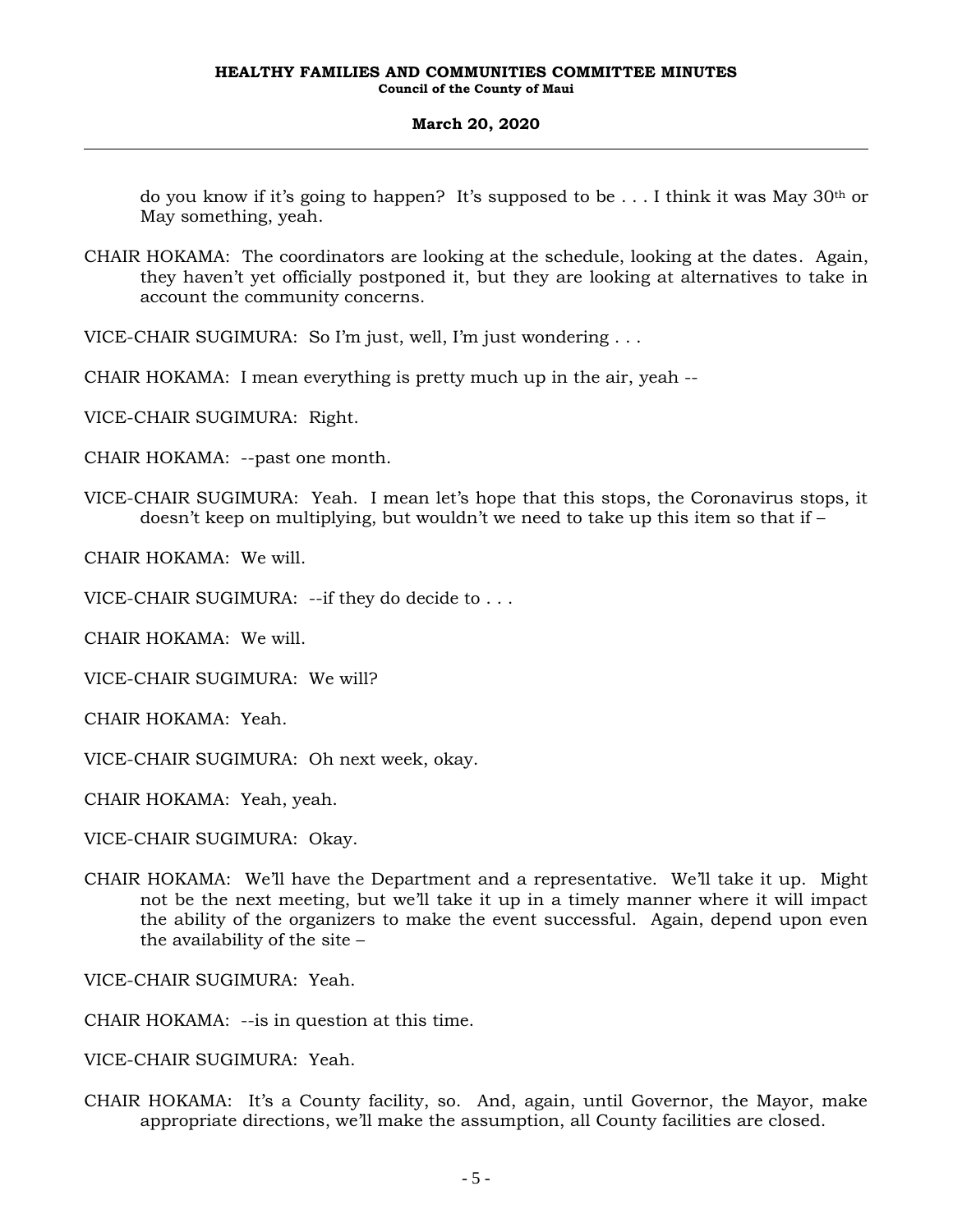#### **HEALTHY FAMILIES AND COMMUNITIES COMMITTEE MINUTES Council of the County of Maui**

#### **March 20, 2020**

- VICE-CHAIR SUGIMURA: Right. 'Cause as right now, this facility that they're planning to use is closed, based upon the announcements that we heard 7:40 this morning or whatever the Mayor made his emergency ruling.
- CHAIR HOKAMA: Yeah. We are awaiting whether or not the Governor, who has the authority, as all other governors of our states, may consider California actions, may consider what New York is currently considering. The Speaker of the House, Mr. Saiki, has requested that the Governor shut down the state for 15 days. So, again, it's within the Governor's authority and now we need to just wait and see what he decides. But he has at his disposal the National Guard. A decision needs to be made about the schools and our children. And again, it is my opinion only, but I hope the Governor makes a decision one way or another so we know how to proceed. But I really would like our kids out of the schools. And I know it's a hardship, but I look at the schools as the backup secondary line of support for quarantine space, eventually. We might be able to fit four or six people per classroom. They have a custodial staff, they have a cafeteria for meal preparation, they have showers, they have bathroom facilities. If need be, the school needs to be viewed as a secondary support system for the hospital. Where do we . . . we don't have that many choices. And so I know that's part of all that factors are part of their analysis, due diligence. But we need decisions so we can make appropriate preparations.
- VICE-CHAIR SUGIMURA: Okay. I see your thought process. Okay. Thank you, as far as the gym.

CHAIR HOKAMA: Yeah.

VICE-CHAIR SUGIMURA: Yeah.

CHAIR HOKAMA: Yeah, thank you. Anything else, Ms. Paltin, before we adjourn this meeting at this time?

COUNCILMEMBER PALTIN: No. Nothing at this time, thank you.

- CHAIR HOKAMA: Okay. And thank you for being here. Ms. Kama, anything else for . . . or as it regards to your area, any announcements?
- COUNCILMEMBER KAMA: Not at this time, Chair, thank you.
- CHAIR HOKAMA: Okay. Thank you very much, Members. Again, we'll continue to do our role for the community to provide accurate, timely, information as best as we can. So, yes, Ms. Sugimura?
- VICE-CHAIR SUGIMURA: So I watched your last meeting, which I thought was a very good meeting in giving . . . I was at home. I was in self-quarantine. But I just want to thank you for bringing this forward because lot of community members have questions. And I just wonder, once more definitive decisions are made for the County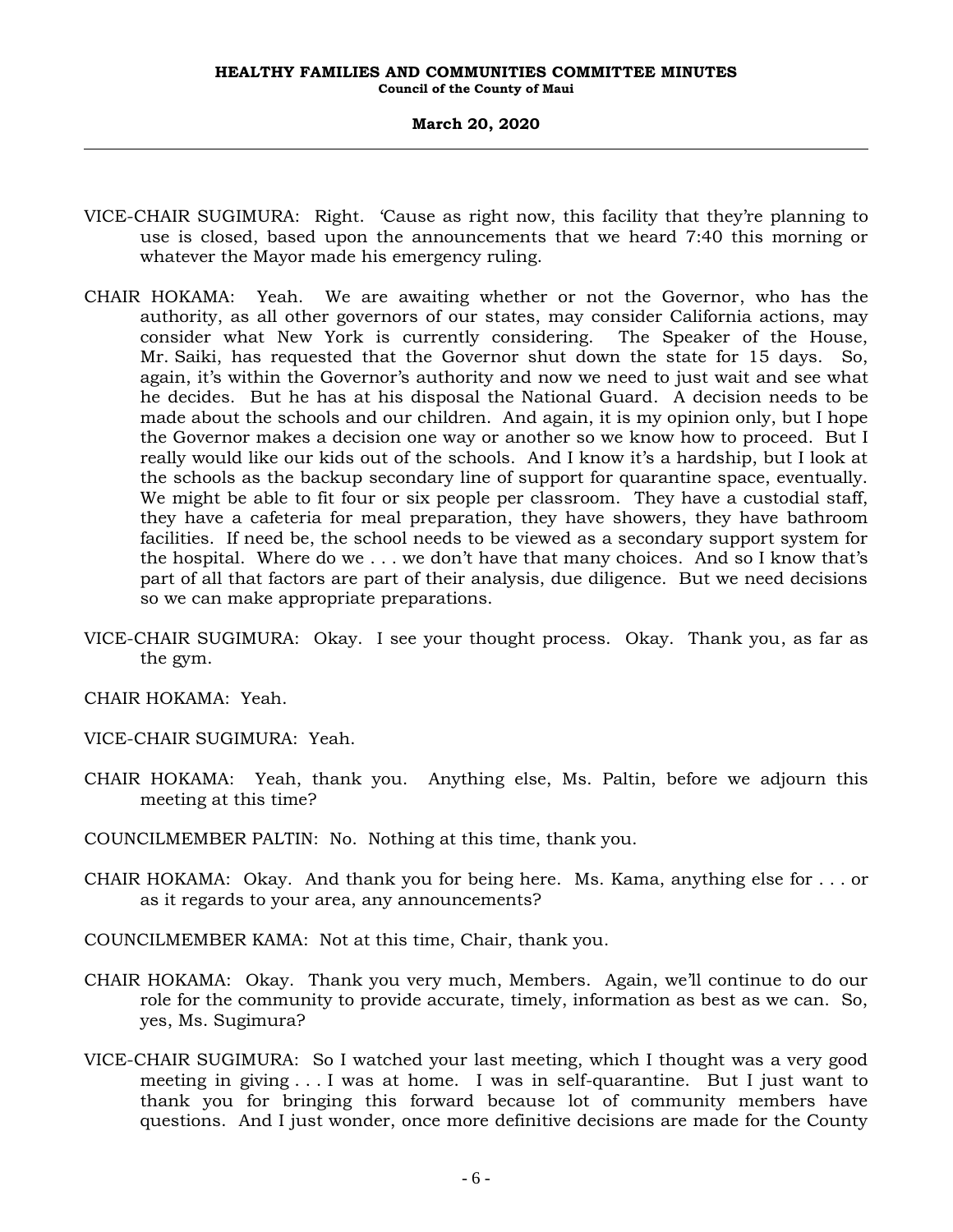#### **HEALTHY FAMILIES AND COMMUNITIES COMMITTEE MINUTES Council of the County of Maui**

### **March 20, 2020**

employees or what's happening with the County parks and lot of facilities are, you know, even our core services, if decisions are made, I hope you will be able to reconvene and speak to many of the employees that watch Akaku or many of the residents that watch Akaku, because I think it provided an opportunity for the community to see how we're all kind of working together. So I want to thank you, but I hope that as things unfold because a lot more details are going to happen soon with the spread of this Coronavirus that I hope you will still, you know, keep on being the spokesperson that we need, I think.

CHAIR HOKAMA: Well, we'll continue to help because the Governor—and I'm sure the White House—is going to add additional addendums to the Proclamation of Emergency Order. So that's our job, make the people aware. All I can tell you , it is in place, okay. There's no price gouging or any type of price . . . or type of hoarding that will be allowed. It's already part of the proclamations on what government will enforce during this difficult times. So for those out there, City and County of Honolulu as I explained, under emergency, the Police can and will arrest and prosecute if you are in any way hindering compliance with the emergency proclamation, okay; that is Enforcement's job. And if need be, we'll bring the National Guard in to assist us with regional requirements, set up, and disbursement of appropriate material whether it be food, water, extra beds, generators, whatnot. Again, I would ask all of the Members to please check your district. I'm kind of torn. I know what some of the . . . we need to do here for our community, our County; and yet, I feel I need to be home. And be with my neighbors, that we in this together. They need to see us. You know, I would say, please be seen in your district. I'm trying to get home because I think it's important that they see us, and that we're in this together. Okay. So staff, thank you very much. You are a critical component of us getting the work done, so I appreciate it. And again, Members, take care and we'll see you. I think Ms. Rawlins has a ten o'clock and Council at 1:30. This meeting is . . . I need to defer anything else?

VICE-CHAIR SUGIMURA: *. . .(inaudible). . .*

CHAIR HOKAMA: No, we're going to adjourn this meeting.

VICE-CHAIR SUGIMURA: You're going to adjourn.

MS. MILNER: Are you going to defer the Coronavirus item?

CHAIR HOKAMA: No . . . yeah, we'll defer Coronavirus, Members, so I can bring it back. Okay. With no objection, we'll defer that.

COUNCILMEMBERS: No objections.

#### **COUNCILMEMBERS VOICED NO OBJECTIONS** (Excused: KK, MM, KRF)

#### **ACTION: DEFER PENDING FURTHER DISCUSSION.**